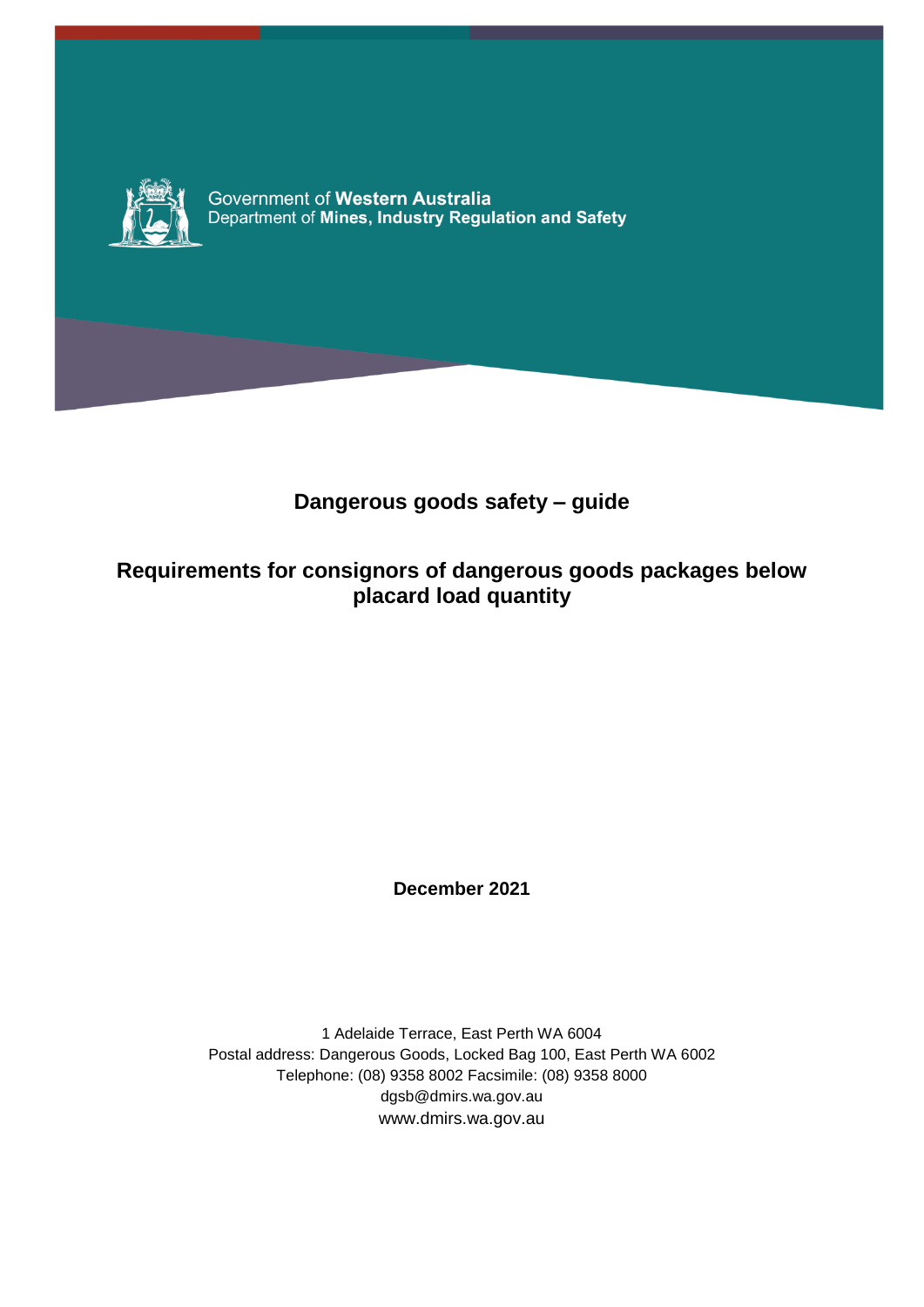## **Foreword**

This guide has been produced to assist consignors, especially those who engage a courier or transport company, to understand their responsibilities when transporting non-placard load quantities of dangerous goods in packages by road and rail in Australia.

The information contained within this guide is nationally uniform, notwithstanding that each state and territory has its own dangerous goods transport law that varies slightly. The various jurisdictional regulations, which are identical in most ways, are derived from the national *Model Subordinate Instrument on the Transport of Dangerous Goods by Road and Rail*, maintained by the National Transport Commission (NTC).

Western Australia is regulated under the Dangerous Goods Safety (Road and Rail Transport of Non-explosives) Regulations 2007 (the Regulations). These Regulations do not apply to explosives or radioactive and infectious substances or places and roads not open to the public.

The Regulations reference the *Australian Code for the Transport of Dangerous Goods by Road and Rail* (the Code) in full providing nationally uniform technical requirements. The current edition of the Code is 7.7, which was published in 2020. As of 1 October 2021, this is the sole mandatory edition following the end of the oneyear transition period.

The Code is a large, complex document and the final word on the land transport of dangerous goods. This guide summarises the most important requirements of the Code and Regulations for a consignor transporting below placard load quantities of dangerous goods.

### **Terminology used in this guide**

**Combination packaging** – packaging comprising of one or more inner packaging secured in an outer packaging.

**Competent authority** – the authority of a state or territory responsible for the transport of dangerous goods. For Western Australia, it is the Chief Dangerous Goods Officer.

**Inner packaging** – packaging for which an outer packaging is required for transport.

**Label** – refers to a diamond-shaped class or division label, a mixed class label or a limited quantities label illustrated in section 5.2.2.2 of the Code.

**Limited quantities (LQ)** – Dangerous goods are packed in limited quantities if:

- a) the goods are packed in accordance with Chapter 3.4 of the Code; and
- b) the quantity of dangerous goods in each inner packaging does not exceed the quantity specified in column 7a of the Dangerous Goods List for those goods.

**Marking** – includes all information, other than a label or a placard, required to be applied or affixed to packaging, a package or an overpack.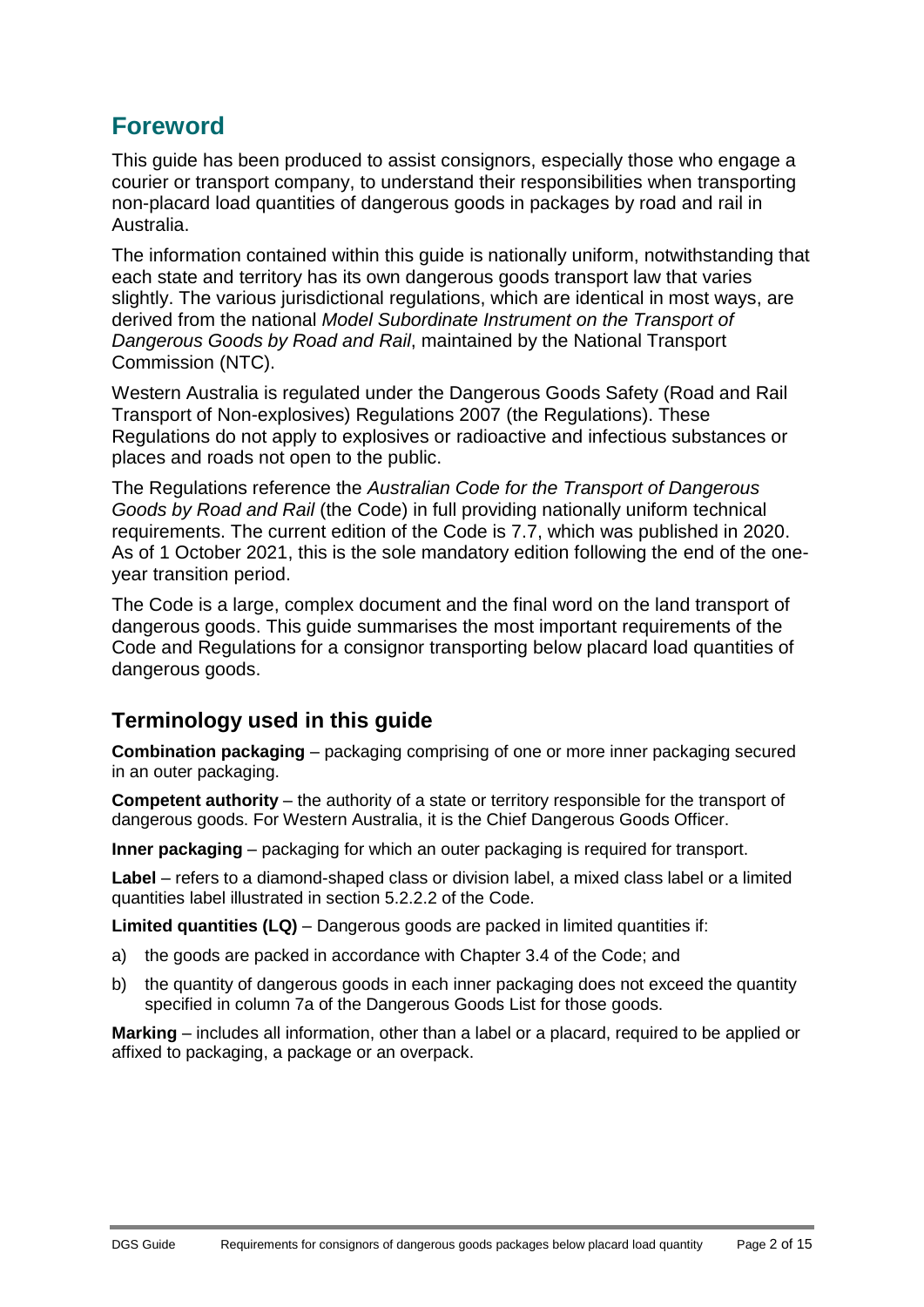**Overpack** – an enclosure used to contain a number of packages to form a unit load for handling and stowage during transport. Examples of overpacks are a number of packages either:

- a) placed or stacked on to a pallet and secured by strapping, shrink wrapping, stretch wrapping or other suitable means; or
- b) placed in a protective outer box or crate.

**Outer packaging** – external packaging necessary to contain and protect articles, one or more inner packaging, or inner receptacles of composite packaging.

**Package** – the complete product of the packaging and the dangerous goods.

**Packaging** – the container and all its components necessary for the containment function. It does not include the dangerous goods.

**Packing group** – dangerous goods are grouped into three packing groups in accordance with the degree of danger they present:

- packing group I substances presenting a high danger
- packing group II substances presenting a medium danger
- packing group III substances presenting a low danger.

Column 5 of Table 3.2.3 – Dangerous Goods List in the Code assigns a packing group to most dangerous goods except for the following dangerous goods that do not have a packing group: Classes 1, 2 and 7 and Divisions 5.2, 6.2 and self-reactive substances of Division 4.1.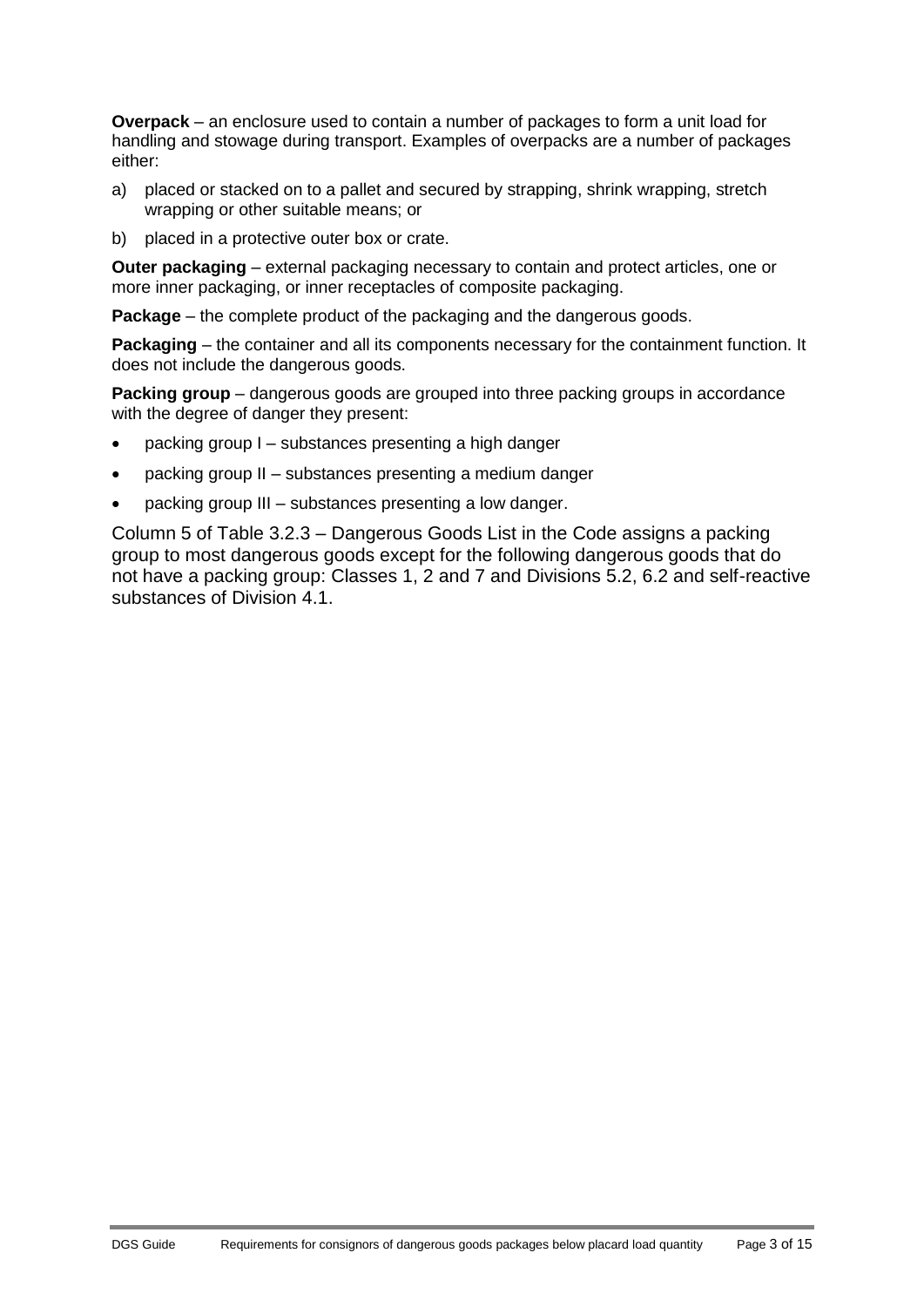# **Contents**

| 4 Requirements for the design, construction and testing of packagings  11                                                                        |  |
|--------------------------------------------------------------------------------------------------------------------------------------------------|--|
|                                                                                                                                                  |  |
| 4.2 Performance testing and competent authority approval of packagings 12                                                                        |  |
|                                                                                                                                                  |  |
|                                                                                                                                                  |  |
| Appendix 1 - Example of a dangerous goods transport document 14                                                                                  |  |
| Appendix 2 – Special provision 188 regarding conditions, which provide an<br>exemption from the Code requirements for small lithium batteries 15 |  |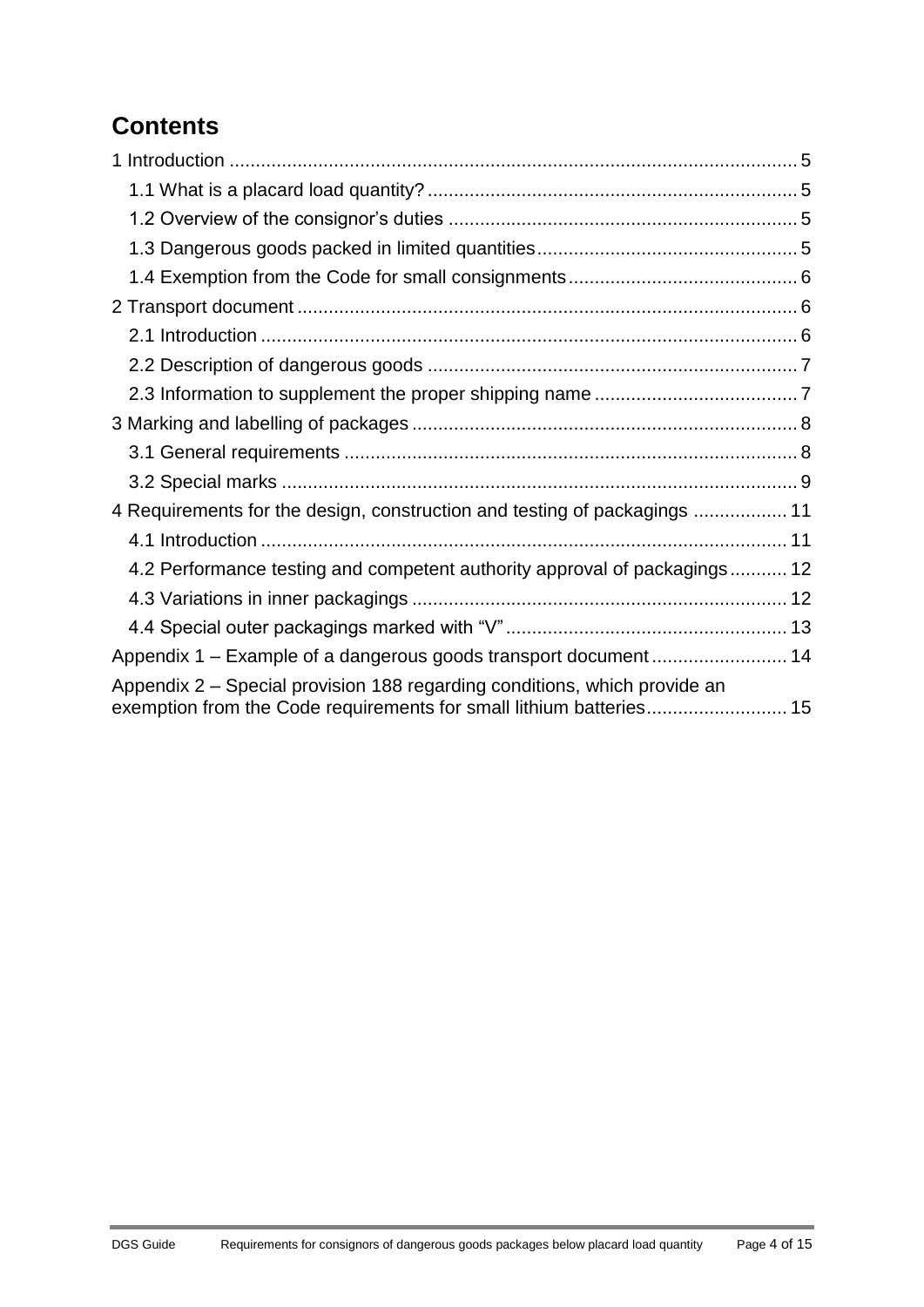## <span id="page-4-0"></span>**1 Introduction**

## <span id="page-4-1"></span>**1.1 What is a placard load quantity?**

The *Australian Code for the Transport of Dangerous Goods by Road and Rail* defines a placard load as:

- a) the aggregate quantity of **250 kg (L)** or more for a mixed load of packaged dangerous goods that contains any dangerous goods of Division 2.1 (except aerosols), Division 2.3, or packing group I, or
- b) the aggregate quantity of **1000 kg (L)** or more for any other load of packaged dangerous goods (other than packages in limited quantities).

Paragraph 1.2.1.2.1 of the Code explains how to calculate the aggregate quantity.

The aggregate quantity of dangerous goods means the total of:

- a) the number of kilograms of:
	- i. solid dangerous goods; and
	- ii. articles (including aerosols); and
- b) the number of litres or kilograms, whichever is used in the transport document to describe the goods, of liquid dangerous goods; and
- c) the total capacity in litres of receptacles containing dangerous goods of Class 2 (except aerosols).

Non-placard load quantities are packages and cylinders, each with a capacity of 500 kg or less, or with a net mass of 500 L or less, that have an aggregate quantity less than 250 kg (L) or 1000 kg (L) depending on the types of dangerous goods.

### <span id="page-4-2"></span>**1.2 Overview of the consignor's duties**

The duties of consignors in the transport of non-placard load dangerous goods packaging can be summarised under the following headings:

- Transport document Chapter 11.1 of the Code (see [section 2](#page-5-1) of the guide)
- Marking and labelling of packaging Chapter 5.2 of the Code (see [section 3](#page-7-0) of the guide)
- Requirements for the design, construction and testing of packaging Chapters 4.1 and 6.1 of the Code (see [section 4](#page-10-0) of the guide).

The transport of non-placard loads **does not** require vehicle placarding or prescriptive Code requirements that accrue for placard load quantities, including segregation of incompatible dangerous goods, emergency information in the cabin, emergency plan, stowage and restraint requirements, safety equipment, fire extinguishers and personal protective equipment for the driver.

However, there is still a need to segregate food and food packaging from Division 2.3 and 6.1 and Class 8 dangerous goods.

### <span id="page-4-3"></span>**1.3 Dangerous goods packed in limited quantities**

As an alternative to the requirements of this guide, consignors should explore the advantages of transporting dangerous goods packaged as limited quantities (LQ) in accordance with Chapter 3.4 of the Code. Consignors may transport most dangerous goods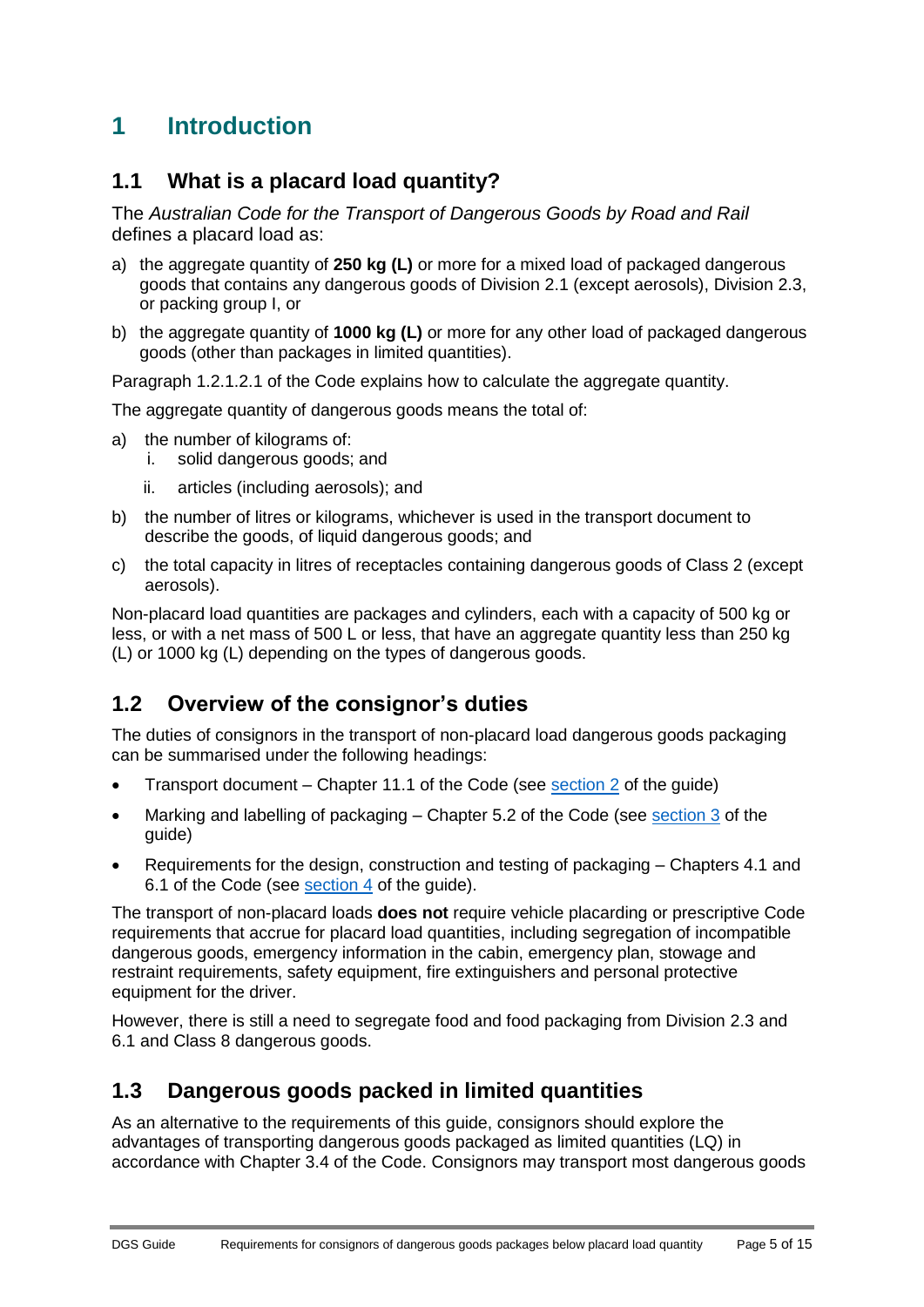of packing group II and III as LQ in small inner packaging with a maximum quantity listed for each dangerous goods in column 7a of Table 3.2.3 – *Dangerous Goods List* of the Code.

The placard load limit is 8,000 kg (L) gross mass. Normal transport documents do not apply and instead the consignor simply informs the prime contractor of the total gross mass of each LQ consignment. If the goods include an aggregate quantity of 2000 kg (L) aggregate quantity or more of a single dangerous good, then the placard load drops to 2,000 kg (L) aggregate quantity and the consignor must provide the usual information required by a dangerous goods transport document to the prime contractor.

The marking of the outer package (maximum gross mass of either 20 or 30 kg (L) is simply an LQ diamond. LQ packaging has packaging design and construction requirements, but the inner and outer packaging does not need the usual performance testing and hence lack the usual requirement to have the packaging approved by a competent authority.

The NTC has comprehensive guidance on the transport of LQs on their [website](https://www.ntc.gov.au/sites/default/files/assets/files/Limited-quantities-guidance-document.pdf).

## <span id="page-5-0"></span>**1.4 Exemption from the Code for small consignments**

Before discussing the consignor's duties, it is important for consignors to understand that paragraph 1.1.1.2(3) of the Code gives an exemption from all requirements of the Code for the transport of very small consignments of dangerous goods. The maximum exempted aggregate quantities of dangerous goods are provided at Table 1.1.1.2 – *Quantity Limits for exempted small consignments* (reproduced as Table 1 below).

| Table 1.1.1.2: Quantity limits for exempted small consignments                                    |                          |           |          |            |                |         |         |             |                 |                |     |                |       |
|---------------------------------------------------------------------------------------------------|--------------------------|-----------|----------|------------|----------------|---------|---------|-------------|-----------------|----------------|-----|----------------|-------|
| <b>Packing</b>                                                                                    | <b>Class or Division</b> |           |          |            |                |         |         |             |                 |                |     |                |       |
| group                                                                                             | 2.1                      | 2.2       | 2.3      | 3          | 4.1            | 4.2     | 4.3     | 5.1         | 5.2             | 6.1            | 6.2 | 8              | 9     |
|                                                                                                   |                          |           |          | 20<br>ml   | 20<br>g        | 20<br>g | 20<br>g | 20<br>g(m)  |                 | 20<br>$g$ (ml) |     | 20<br>$g$ (ml) |       |
| Ш                                                                                                 | 50<br>ml                 | 100<br>ml | 50<br>ml | 150<br>ml  | $\overline{2}$ | 500     | 150     | $\mathbf 1$ | 150<br>$g$ (ml) | 500            |     | 500            |       |
| Ш                                                                                                 |                          |           |          | 300<br>mla | kg             | g       | g       | kg(L)       |                 | $g$ (ml)       |     | $g$ (ml)       | kg(L) |
| Table notes: <sup>a</sup> 2 L if the Class 3, packing group III substance is Manufactured Product |                          |           |          |            |                |         |         |             |                 |                |     |                |       |

*Table 1 Quantity limits for exempted small consignments – Table 1.1.1.2 of the Code*

## <span id="page-5-1"></span>**2 Transport document**

## <span id="page-5-2"></span>**2.1 Introduction**

Transport documents assist emergency services to deal effectively with a vehicle accident. A hard copy of the transport document must be placed in the vehicle cabin.

The transport document can be in any format, but must:

- a) contain the consignor's name and contact telephone number
- b) be printed legibly in English
- c) describe the dangerous goods as detailed in Chapter 11.1 of the Code and summarised below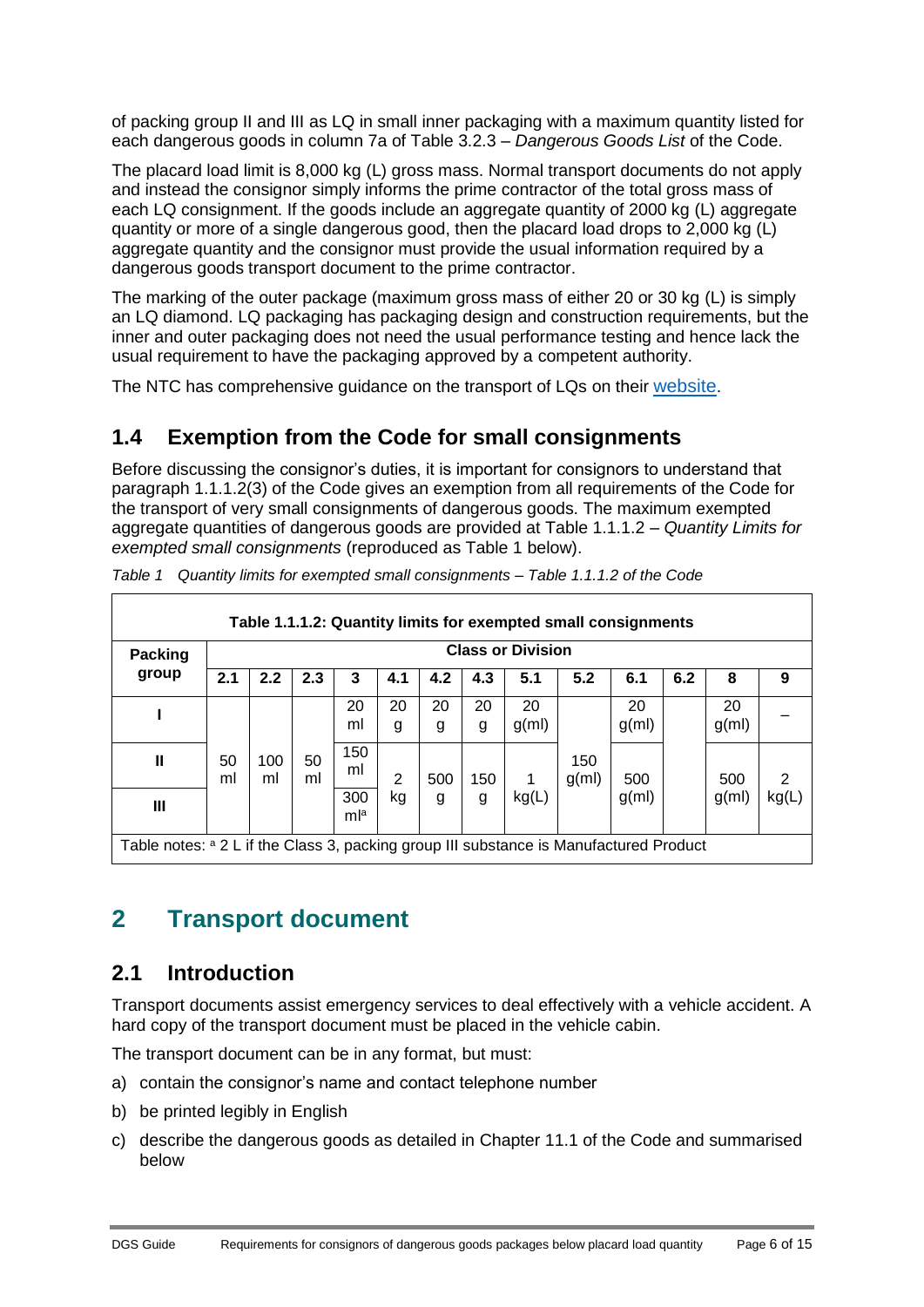d) be completed and accompany each consignment of dangerous goods.

When dangerous goods are transported with non-dangerous goods, the dangerous goods must appear first on the transport document or be on a separate transport document.

An aggregate transport document may be used for multiple consignments from one consignor when they are carried on the same vehicle.

Chapter 11.1 of the Code details additional information requirements for substances that are stabilised by temperature control.

#### <span id="page-6-0"></span>**2.2 Description of dangerous goods**

The description for each type of dangerous good in the transport document must include the following:

- a) UN number
- b) proper shipping name
- c) class or division of the goods
- d) Subsidiary Hazard (if any) for the goods
- e) packing group (if any) for the goods
- f) description of each type of packaging or article to be transported (e.g. cardboard box, drum, plastic container or type of article)
- g) number of packages or containers of each type to be transported
- h) aggregate net quantity of each substance.

The location and order in which the elements of the description appear is at the discretion of the consignor, providing the UN number, name, class and division, Subsidiary Hazard and packing group appear first.

Appendix 1 provides an example of an acceptable transport document.

#### <span id="page-6-1"></span>**2.3 Information to supplement the proper shipping name**

The proper shipping name must be supplemented as follows:

- a) The technical or chemical names must follow "Not Otherwise Specified (N.O.S.)" generic names.
- b) Empty uncleaned packaging containing residues of dangerous goods require the words "Empty Uncleaned" or "Residue last contained" before or after the dangerous goods description in section 3.2 (a) to (e).
- c) For the transport of waste dangerous goods for the purpose of disposal, the word "Waste" must precede the proper shipping name.
- d) If the proper shipping name does not convey the elevated temperature condition of a liquid transported above 100 °C, or a solid transported above 240 °C, the word "Hot" must immediately precede the proper shipping name.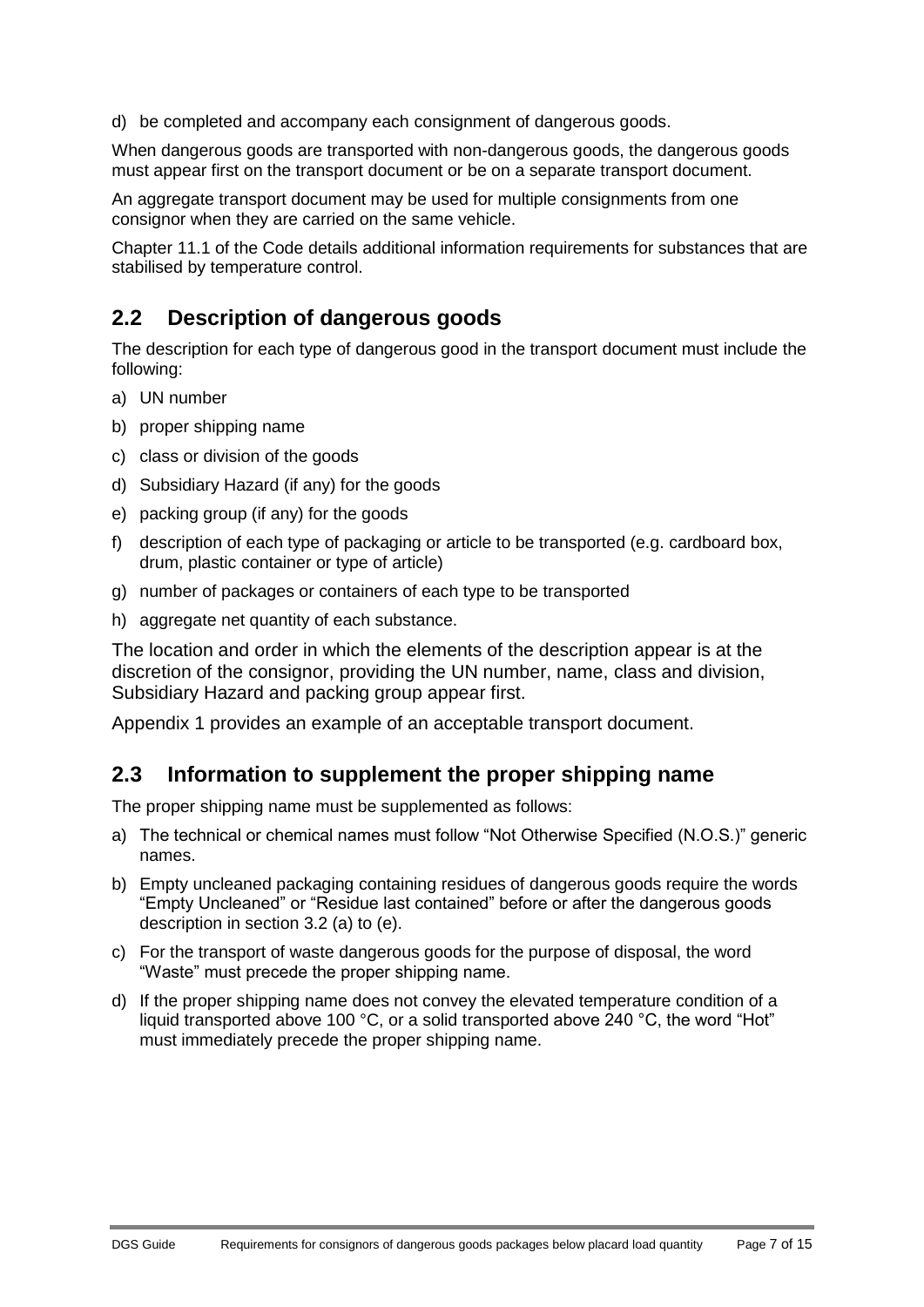## <span id="page-7-0"></span>**3 Marking and labelling of packages**

#### <span id="page-7-1"></span>**3.1 General requirements**

Except for dangerous goods packed in limited quantities, the outer packaging of every combination package and every sole package, overpack, article and cylinder must be accurately marked and labelled on the outside surface with the following standard marking and labelling. Unless marks and labels representative of all dangerous goods in the overpack are visible, the overpack must have the usual marking and labelling as for other outer packaging.

The requirement to mark and label inner packages has been removed in recent editions of the Code in lieu of The Globally Harmonized System of Classification and Labelling of Chemicals (GHS) labelling requirements.

The consignor must display on each package:

- a) the proper shipping name for the dangerous goods supplemented by the technical name for generic N.O.S. entries
- b) the UN number preceded by the letters "UN" in the following minimum sizes:
	- i. 12 mm high for packages of more than 30 L capacity or more than 30 kg net mass and for cylinders of more than 60 L water capacity
	- ii. 6 mm high for packages more than 5 L capacity or more than 5 kg net mass and for cylinders of 60 L water capacity or less
	- iii. An appropriate size must be used for packages of 5 L capacity or less, or of 5 kg net mass or less
- c) the name and address in Australia of the manufacturer or consignor of the dangerous goods; and
- d) the class or division label of the primary hazard and any subsidiary hazard that is listed against the proper shipping name in columns 3 and 4 of Table 3.2.3 – Dangerous Goods List.

The minimum dimension of labels must be in accordance with Table 5.2 of the Code. Primary and subsidiary hazard labels are identical.

Paragraph 5.2.2.2.2 of the Code displays the required specimen labels in full colour.

Choosing the correct colour for each label is important and colours are given in Figure 5.3.7 of the Code with their Australian Standards (AS 2700) reference name and the corresponding US Pantone Colour Reference number.

The required minimum label size must be in accordance with package dimensions as shown in Table 5.2 of the Code.

All marks and labels must be:

- a) readily visible and legible
- b) able to withstand open weather without substantial reduction in effectiveness; and
- c) displayed on a background with contrasting colour on the external surface of the package.

All marks should be in letters and numbers of at least the size specified for the package in Table 5.2 of the Code.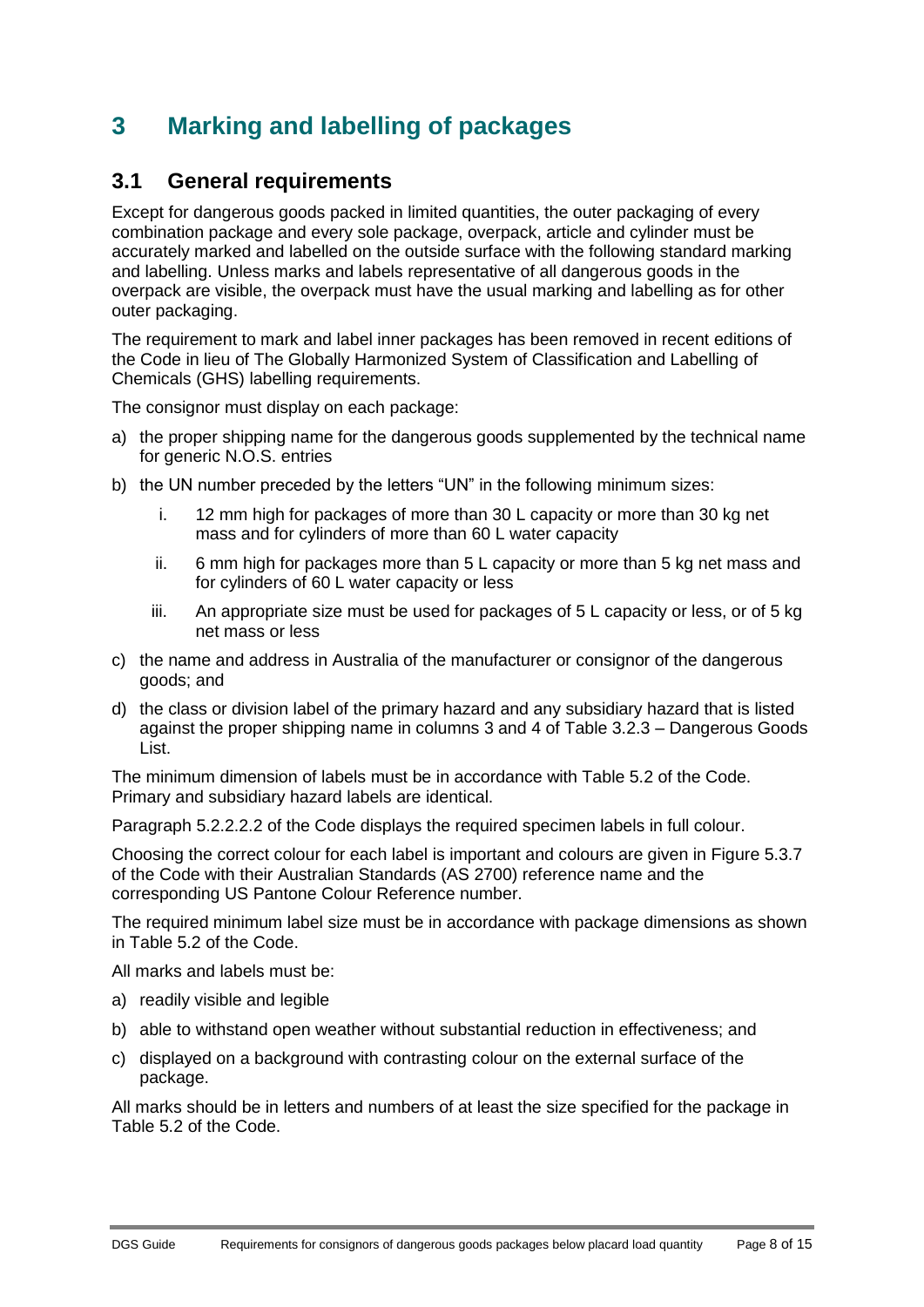| <b>Table 5.2:</b><br><b>Minimum Dimensions of Labels</b>                     |                                                                     |                                                |                                                               |  |  |  |  |
|------------------------------------------------------------------------------|---------------------------------------------------------------------|------------------------------------------------|---------------------------------------------------------------|--|--|--|--|
| <b>Class or Article</b>                                                      | Package, Packaging or Article                                       | <b>Minimum</b><br>dimensions of<br>labels (mm) | Recommended<br>minimum size of<br>lettering <sup>a</sup> (mm) |  |  |  |  |
| Class 2 (other than                                                          | Cylinder of outside diameter:                                       |                                                |                                                               |  |  |  |  |
| Aerosols)                                                                    | $< 75$ mm                                                           | $10 \times 10$                                 | 2.5                                                           |  |  |  |  |
|                                                                              | $\geq$ 75 mm < 180 mm                                               | 15 x 15                                        | 3                                                             |  |  |  |  |
|                                                                              | $\geq 180$ mm                                                       | 25 x 25                                        | 5                                                             |  |  |  |  |
|                                                                              | Pressure drum or tube $\leq$ 500 L $^{\rm b}$                       | 100 x 100                                      | $\overline{7}$                                                |  |  |  |  |
| BATTERIES, WET,<br><b>FILLED WITH</b><br>ACID, electric<br>storage (UN 2794) | Battery with a gross mass of 65<br>kg or less, but top surface only | 20 x 20                                        | 3                                                             |  |  |  |  |
| All others                                                                   | Package containing:<br>$\leq$ 0.5 kg(L)                             | 15 x 15                                        | 2.5                                                           |  |  |  |  |
|                                                                              | $> 0.5$ kg(L) ≤ 5 kg(L)                                             | 20 x 20                                        | 3                                                             |  |  |  |  |
|                                                                              | $> 0.5$ kg(L) $\leq 25$ kg(L)                                       | 50 x 50                                        | 5                                                             |  |  |  |  |
|                                                                              | $>$ 25 kg(L)                                                        | 100 x 100                                      | $\overline{7}$                                                |  |  |  |  |
|                                                                              | IBC $\leq$ 500 kg(L) $\frac{b}{c}$                                  | 100 x 100                                      | $\overline{7}$                                                |  |  |  |  |
| $\mathbf{r}$ and $\mathbf{r}$                                                | Large packaging, overpack,<br>segregation device                    | 100 x 100                                      | 12                                                            |  |  |  |  |

*Table 2 Minimum dimensions of labels – Table 5.2 of the Code*

#### Table notes:

- a Where the space available on the package for labelling is limited and the Proper Shipping Name of the dangerous goods must be supplemented by a Technical Name (where special provision 274 is assigned to the particular entry in the Dangerous Goods List), the minimum height of the letters of the Technical Name or names may be reduced to not less than half the size stated in this table or 1.5 mm, whichever is the greater.
- b IBCs, pressure drums and tubes of capacity > 500 kg(L) are placardable units that must be placarded with emergency information panels in accordance with 5.3.3.

### <span id="page-8-0"></span>**3.2 Special marks**

The following special marks are required for certain dangerous goods:

- a) **The orientation arrows mark** (Figures 5.2.3 and 5.2.4 of the Code see Figure 1 below) is a requirement for certain liquid dangerous goods in packaging that needs to be kept upright to prevent leakage from the closure or vent of the container.
- b) **The lithium battery mark** (Figure 5.2.5 of the Code see Figure 2 below) is required for packages containing lithium batteries prepared in accordance with special provision (SP) 188, (see Appendix 2). This only applies to lithium metal batteries if the aggregate lithium content is not more than 2 g and for lithium ion batteries with a rating of not more than 100 Whatt-hours (Wh).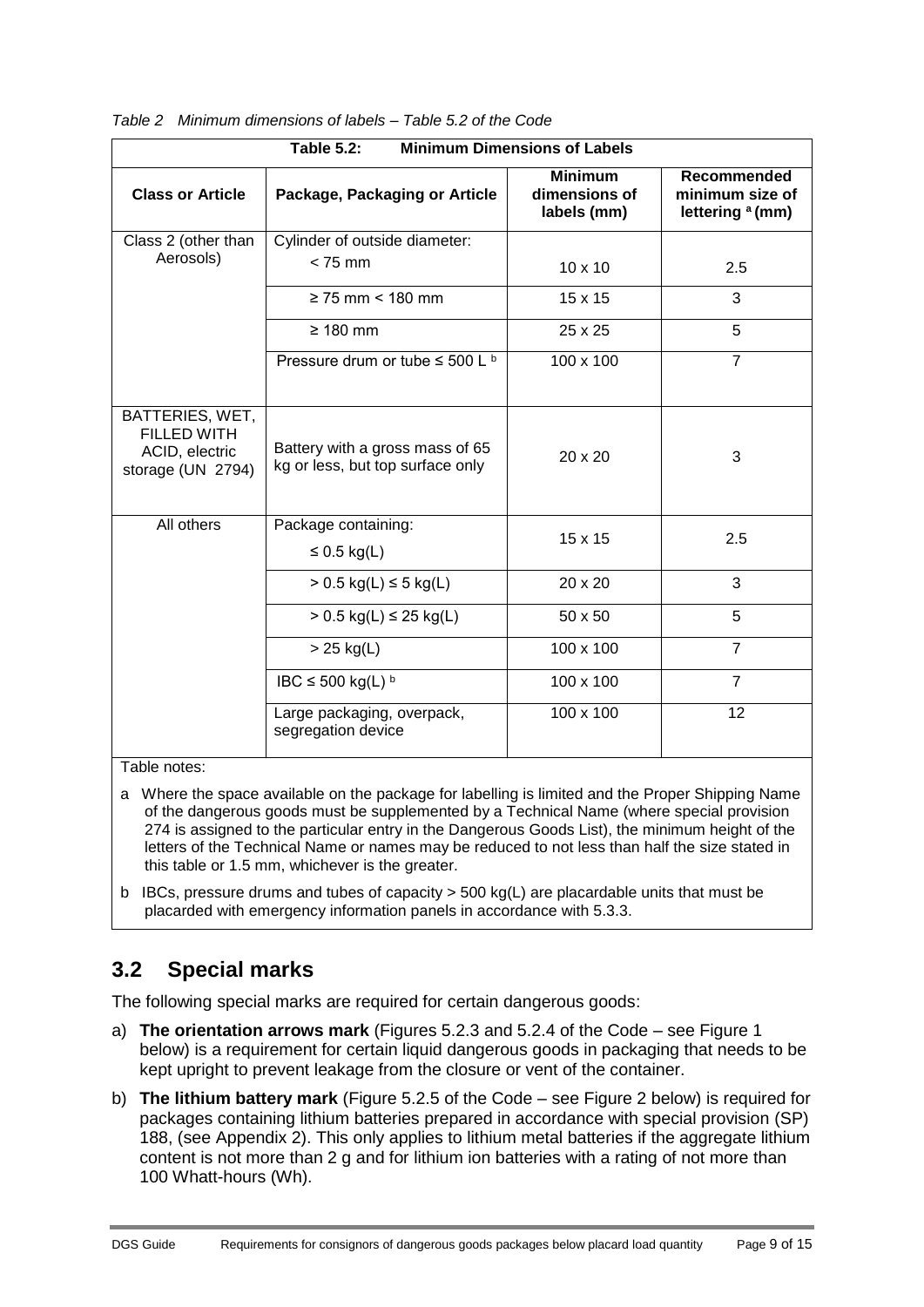- c) The lithium battery mark includes the appropriate UN number UN 3090 for lithium metal batteries, or UN 3480 for lithium ion batteries. Where the lithium batteries are contained in, or packed with, equipment, the appropriate UN numbers are UN 3091 and UN 3481 respectively.
- d) SP 188 exempts the consignor from all other requirements of the Code if the consignor meets all the conditions of SP 188 (see Appendix 2). For instance, lithium ion batteries require the marking of the Watt-hour rating on the outside case of the battery.
- e) **The lithium battery Class 9 label** (see Figure 3 below) is required for packages containing lithium metal batteries with more than 2 g of lithium, and lithium ion batteries with a rating higher than 100 Wh. The Class 9 label (model No. 9A) is illustrated below.
- f) **The "OVERPACK" mark** is only required for overpacks transported by sea between Australian ports and not for land transport.



All features must be in approximate proportions shown.

*Figure 1 Orientation arrows – Figures 5.2.3 and 5.2.4 of the Code*



- \* Place for UN number(s)
- \*\* Place for telephone number for additional information

*Figure 2 Lithium battery mark – Figure 5.2.5 of the Code*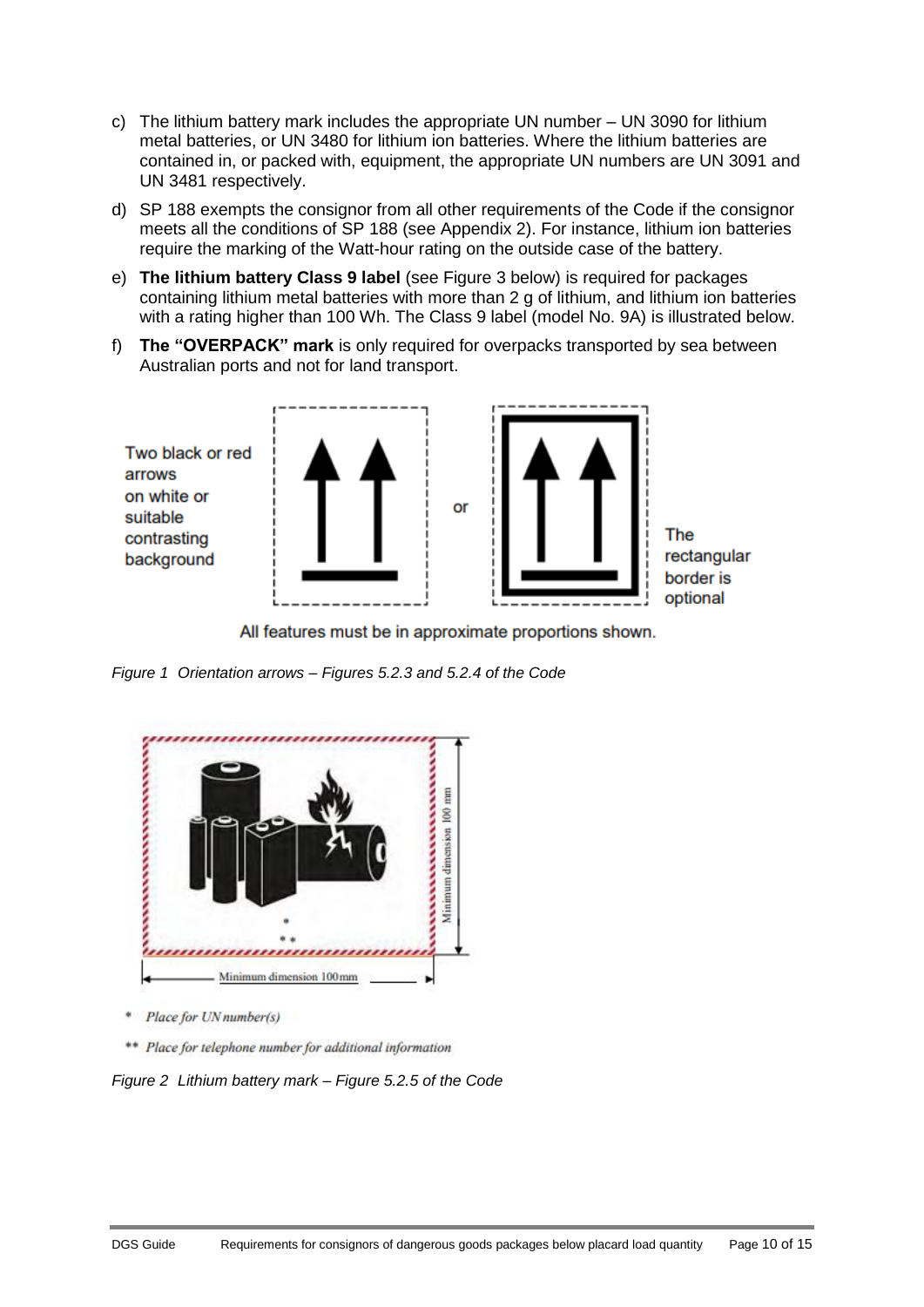

*Figure 3 Class 9 label, model 9A for lithium batteries*

## <span id="page-10-0"></span>**4 Requirements for the design, construction and testing of packagings**

#### <span id="page-10-1"></span>**4.1 Introduction**

The following information does not apply to packaging of dangerous goods in limited quantities, or excepted quantities as required for air transport (see Chapters 3.4 and 3.5 of the Code respectively).

To ascertain the correct packaging for a particular dangerous good, find the specific entry within the Dangerous Goods List in Chapter 3.2 of the Code. Note the associated codes for the Packing Instruction and the Special Packing Provision (if any) in columns 8 and 9 respectively.

Section 4.1.4 – *List of Packing Instructions* of the Code provides the details of the design and construction of the permitted packagings. Packagings that do not correspond to the codes of the particular Dangerous Goods List are not permitted for the particular dangerous goods in question.

Each newly manufactured or reconditioned packaging design type must successfully pass the performance tests prescribed in Chapter 6.1 of the Code before transport.

By definition, dangerous goods in *inner packaging* cannot be transported unless they are contained within an *outer package* to form a *combination package*. For this reason, the required performance testing applies to the entire package, as filled and assembled for transport, rather than to the inner packaging on its own.

Inner packagings must:

- a) be made of materials that won't be affected or weakened by the dangerous goods, or won't adversely react with them
- b) be free from faults of a nature liable to impair their strength. In particular, internal strains should have been suitably relieved
- c) be constructed and closed so as to prevent any loss of the dangerous goods; and
- d) if filled with liquids:
	- i. have an appropriate resistance to internal pressure that might develop under normal conditions of transport. One way to demonstrate this is to verify that the inner package is able to withstand a hydraulic pressure of 175 kPa for one minute without leakage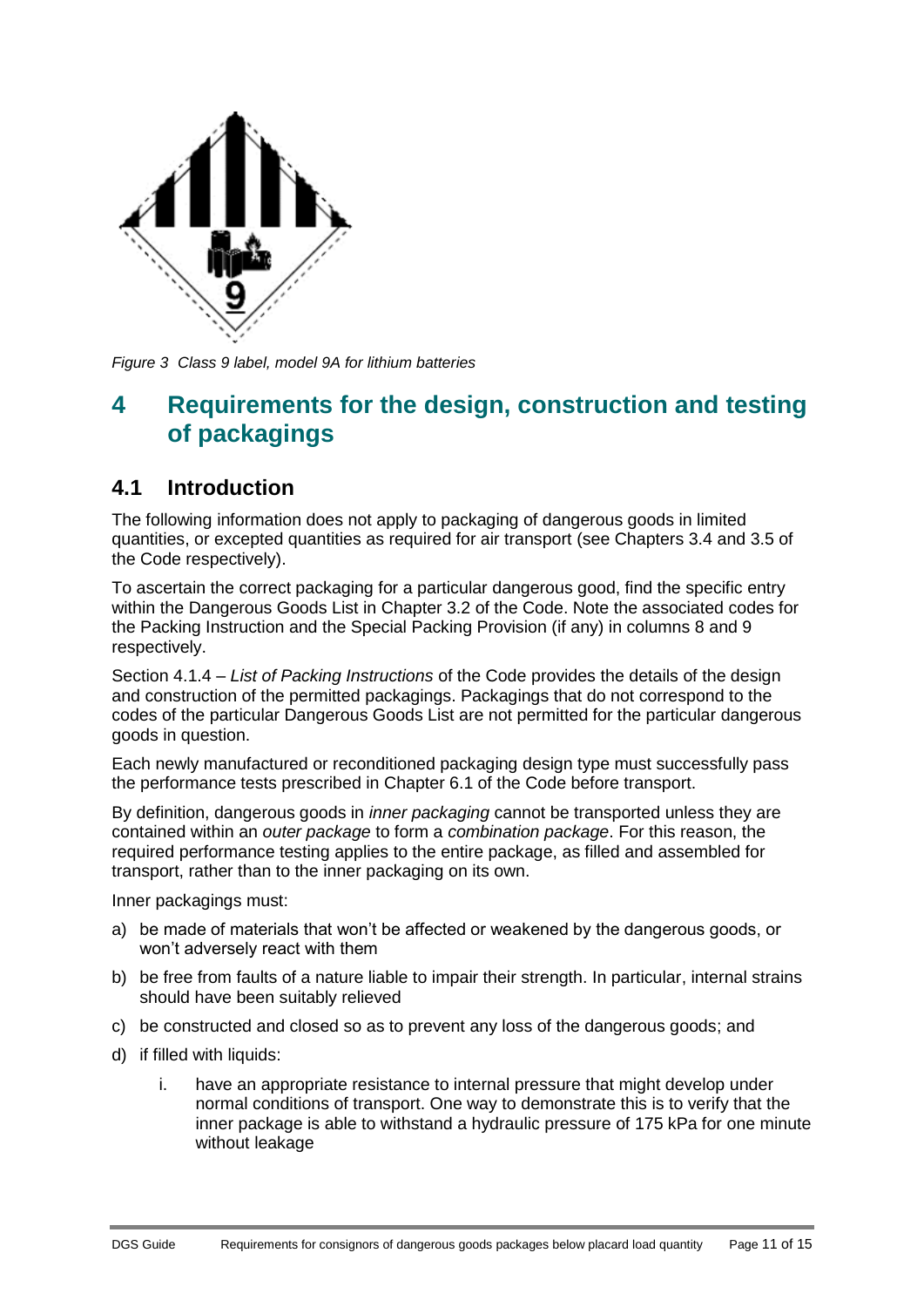ii. have sufficient ullage (airspace) to ensure there is no leakage or permanent distortion of the packaging, as a result of an expansion of the liquid caused by temperatures likely to occur during transport.

Packagings have a maximum lifespan as stipulated in the Code. Plastic drums and jerricans as well as combination packagings with plastic inner packagings have a life of five years. Plastic packaging used for nitric acid or hydrofluoric acid has a life span of two years.

#### <span id="page-11-0"></span>**4.2 Performance testing and competent authority approval of packagings**

Packagings must be manufactured, reconditioned and tested under a quality assurance program in order to ensure that each packaging meets the requirements of Chapter 6.1 of the Code.

The performance testing regime involves drop tests, leakproofness tests, internal pressure tests and stacking tests and a detailed test report and test certificate. The testing is conducted in a facility registered by the National Association of Testing Authorities (NATA) to ensure packagings meet the requirements of Chapter 6.1 of the Code.

The test report and certificate are submitted to the local competent authority to issue a packaging approval. This approval details the type of inner and outer packaging and any intermediate packaging as presented for transport.

The combination package or sole package must be assembled exactly as tested and approved. Failure to assemble the package as per the approval or substituting any of the components will mean the packaging is no longer approved.

The approval confirms the necessary mark that needs to be applied to the outer packaging to show that the packaging is UN approved packaging and to demonstrate that the packaging is suitable for the particular dangerous goods it contains. The mark is a unique code, which starts with the circular United Nations packaging symbol, for example:



In the above example, the UN code means:

- $\bullet$  4G fibreboard box
- Y 16 suitable for packing group II or III up to 16 kg gross mass
- S for inner packagings, solids or articles
- 15/AUS/9022 year of manufacture / country of issue / approval number.

## <span id="page-11-1"></span>**4.3 Variations in inner packagings**

In order to avoid unnecessary testing and approvals, certain variations in inner packagings are permitted without the need for testing. Once a combination package has been successfully tested with inner packagings, the following variations of inner packagings is permitted without testing if inner packaging of equivalent or smaller size, or a lesser number of such inner packagings, is used as follows:

a) the inner packagings are of similar design to the tested inner packagings (e.g. shape – round, rectangular, etc.)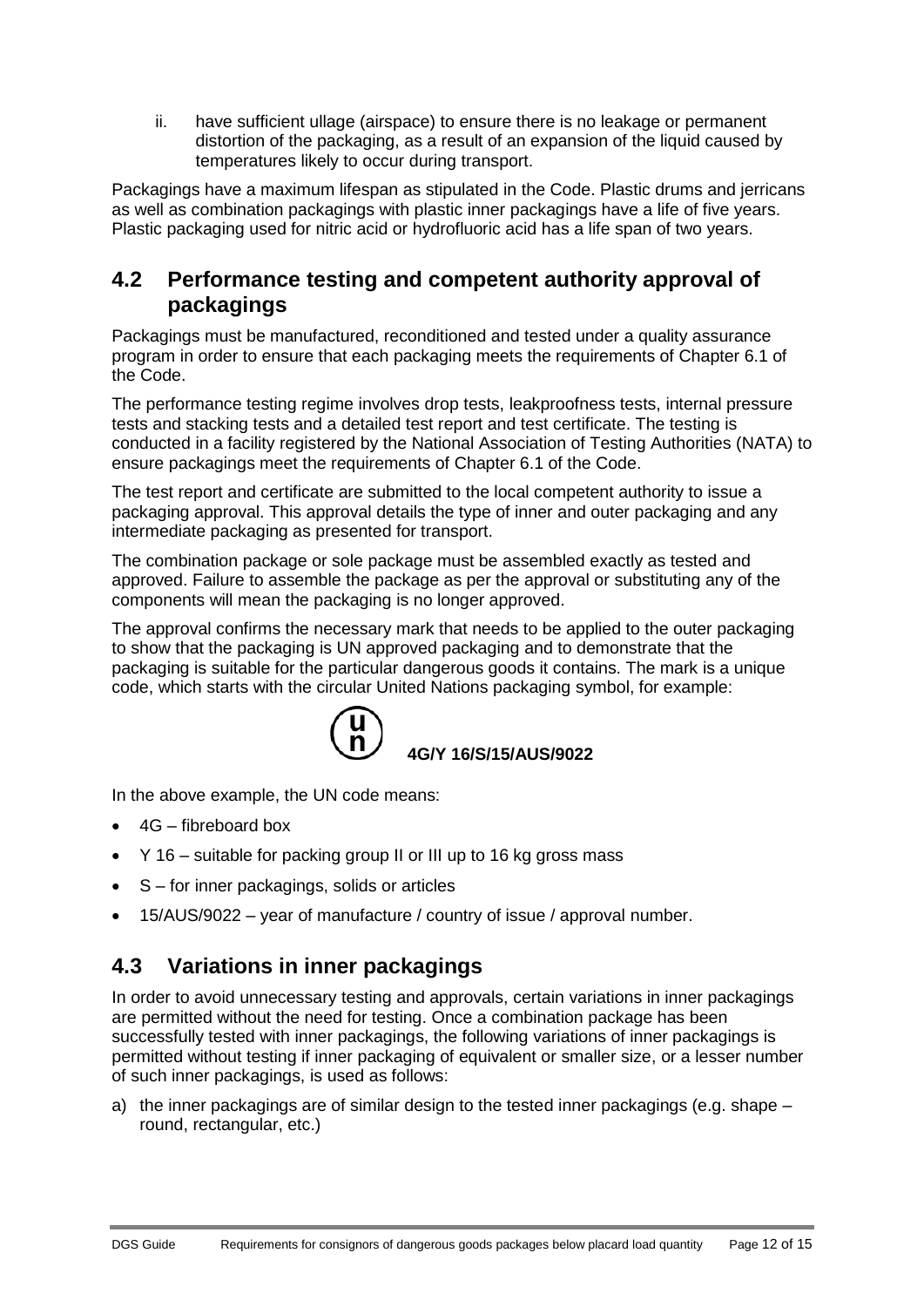- b) the material of construction of the inner packagings (glass, plastics, metal, etc.) offers resistance to impact and stacking forces equal to or greater than that of the originally tested inner packagings
- c) the inner packagings have the same or smaller openings and the closure is of similar design (e.g. screw cap, friction lid, etc.)
- d) sufficient additional cushioning material is used to take up void spaces and to prevent significant movement of the inner packagings; and
- e) inner packagings are oriented within the outer packagings in the same manner as in the tested package.

### <span id="page-12-0"></span>**4.4 Special outer packagings marked with "V"**

The use of "V" type packaging is another way to avoid unnecessary testing and approval of combination packagings containing a variety of inner packages.

Clause 6.1.5.1.12 of the Code permits articles and inner packagings of any type for solids and liquids to be used for transport without testing in an outer package if they are assembled and transported in superior UN approved "V" type outer packagings. This type of outer packaging, among other things, has been successfully tested with fragile inner packagings containing liquids using the packing group I drop test.

Eligible inner packagings must comply with the following conditions:

- a) The total combined gross mass of the inner packagings does not exceed 50% of the gross mass of the inner packagings shown in the test certificate.
- b) If the outer packaging is intended to contain inner packagings for liquids and is not leakproof, or is intended to contain inner packagings for solids and is not siftproof, it must be provided with a leakproof liner, plastics bag or other equally efficient means of containment.
- c) Any inner packagings containing liquids are completely surrounded with enough absorbent material to absorb the entire liquid contents of the inner packagings. If a leakproof liner is required, the absorbent material must be placed inside the liner.
- d) The thickness of cushioning material between inner packagings and between inner packagings and the outside of the packaging is at least equal to the corresponding thicknesses in the originally tested packaging.
- e) If fewer or smaller inner packagings are used (as compared to the inner packagings used in the drop test), additional cushioning material must be added to fill any void spaces.

#### **Example of "V" type packaging UN approval mark**

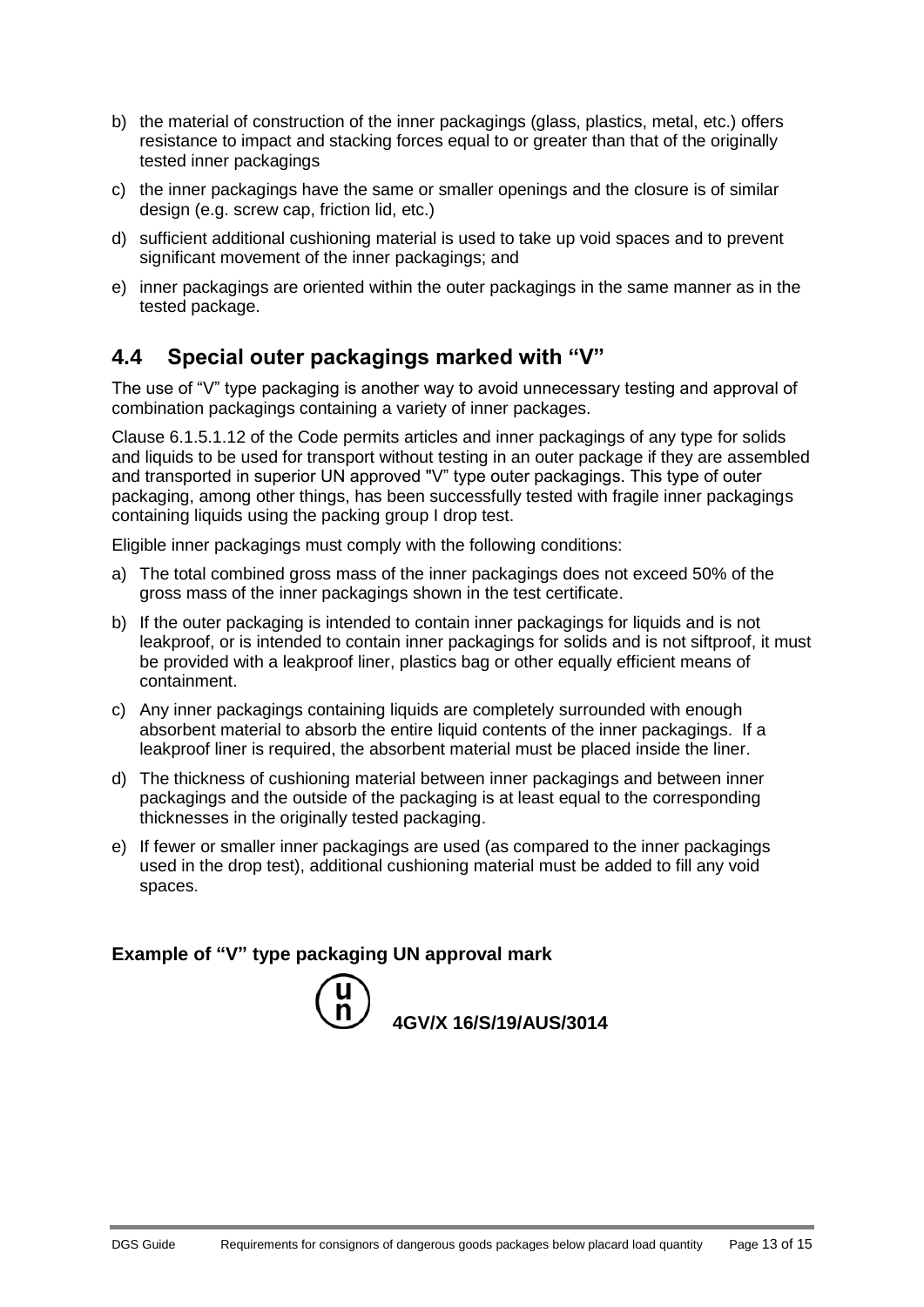## **Appendix 1 – Example of a dangerous goods transport document**

**Consignor: ABC Company** 

 **950 Smith Street, Kwinana WA 6168** 

**Telephone: 1800 999 999** 

**Consignee: Jim Jones** 

**30 Main Street, Albany WA 6330** 

<span id="page-13-0"></span>

| Proper shipping name of<br>dangerous goods                        | Class /<br><b>Division</b> | Subsidiary-<br>Hazard | UN<br>number | <b>Packing</b><br>Group | Type of package or<br>receptacle | Number of<br>packages or<br>receptacles | <b>Quantity (kg</b><br>or litres) |
|-------------------------------------------------------------------|----------------------------|-----------------------|--------------|-------------------------|----------------------------------|-----------------------------------------|-----------------------------------|
| Petrol                                                            | 3                          | N/A                   | 1203         | $\mathbf{I}$            | 20L Plastic container            |                                         | 20L                               |
| Chloropicrin                                                      | 6.1                        | N/A                   | 1580         |                         | 10L steel drum                   |                                         | 10L                               |
| Pesticides, liquid, toxic, flammable,<br>N.O.S. (Beta-Cyfluthrin) | 6.1                        | 3                     | 2903         | III                     | 20L plastic drum                 | 2                                       | 40L                               |
|                                                                   |                            |                       |              |                         |                                  |                                         |                                   |
|                                                                   |                            |                       |              |                         |                                  |                                         |                                   |

Prepared by: John Smith **Received by:** Received by: **Date:** Date: